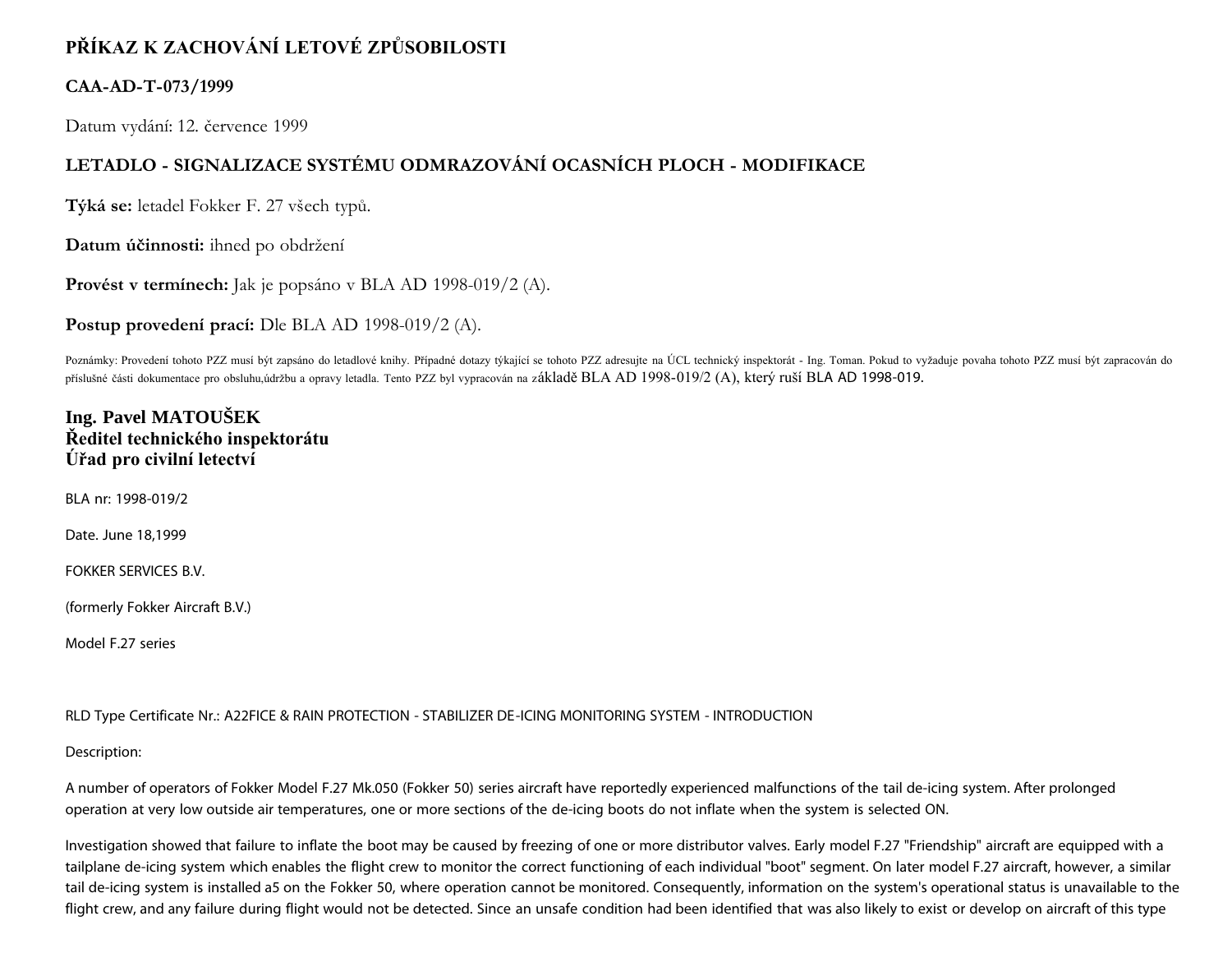design, Airworthiness Directive (BLA) 1998-019 was issued to require the introduction of a system which will monitor the operational status of the horizontal and vertical stabilizer de-icing, and provide a warning in the cockpit when failure to correctly inflate any boot occurs. Recently, RLD were notified that operators have experienced nuisance warnings of de-icing boot low pressure, caused by failure of one or more stabilizer de-icing boots pressure switches. As a reaction to this, some operators have deactivated the stabilizer de-icing monitoring system. The exact failure mode of the pressure switches has now been determined, but modified pressure switches will not be available in sufficient quantity on short notice to meet the original compliance requirement of this directive. RLD has carefully considered all the available information and has agreed to revise the BLA to introduce the correct post-modification MMEL-item, including a provision for operation with a de-activated system, to be used in case of continued pressure switch failures.

Applicability: Fokker Aircraft B.V. Model F.27 Mk.200, Mk.400M, Mk.500, Mk.500F, Mk.500RF and Mk.600, serial numbers 10603 through 10692.

Effective date: July 1,1999

#### Compliance:

Required as indicated, unless accomplished previously. (a) Within the next 18 calendar months after March 15, 1998 (the effective date of the original issue of this directive), install and/or activate the monitoring system in accordance with the Accomplishment Instructions of Fokker Service Bulletin F27/30-44 dated February 20, 1998 or a later RLD-approved revision.

(b) Before further flight after the effective date of this directive, amend the Master Minimum Equipment List (MMEL) in accordance with Appendix I of this directive. This may be accomplished by inserting a copy of this directive into the MMEL;

NOTE 1: After compliance with paragraph (a) of this directive, the MMEL amendment as provided by Appendix I of this directive remains effective.

(c) To allow operators to utilise the MMEL exception as provided by Appendix I of this directive for a longer "repair" time period than is customary a further amendment of the MMEL is introduced with Appendix II of this directive. This amendment is to be used ONLY when present standard pressure switches continue to fail and need replacement AND replacement pressure switches either present standard or modified, are unavailable on short notice. The MMEL may be amended by inserting a copy of this directive into the MMEL.

(d) As soon as modified pressure switches become available, within the next ten (10) calendar days thereafter, replace the affected pressure switches in accordance with available maintenance practices.

NOTE 2: At any time upon compliance with paragraph (d) of this directive, the MMEL amendment as provided by Appendix II of this directive must be removed from the MMEL.

#### Remarks:

- Operators of the affected aircraft may obtain copies of the referenced service information upon request directly from Fokker Services B.V., Technical Services Dept., P.O.Box 231, 2150 AE Nieuw-Vennep, The Netherlands, telephone (31) 252-627-350, facsimile (31) 252-627-211.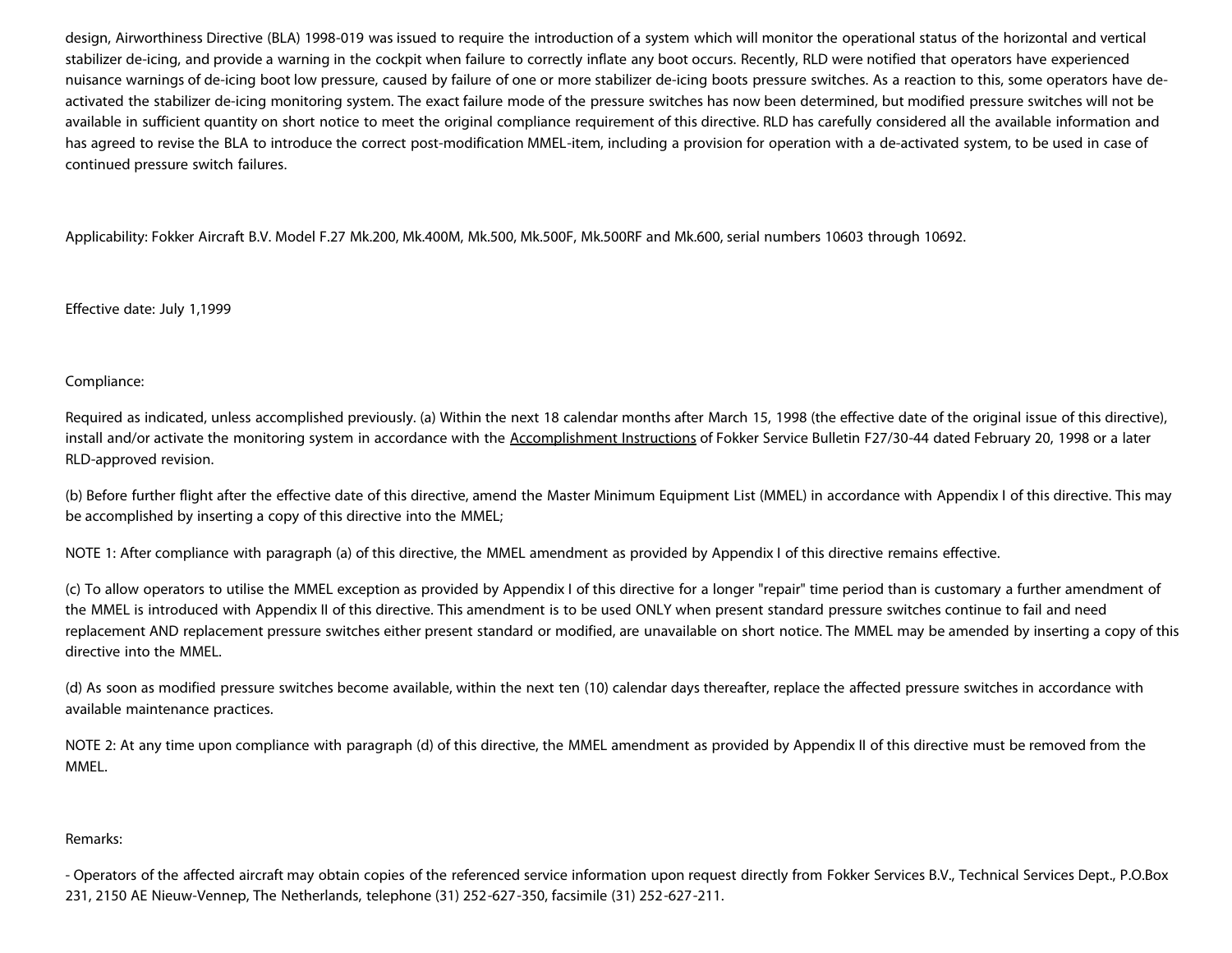- Compliance with this AD must be recorded in the proper Aircraft Log Book(s).

- This revision supersedes and cancels Airworthiness Directive (BLA) 1998-019 dated February 27, 1998.

Address inquiries concerning this AD to:

Bureau Coordination & Technical Information (CTI); Telephone 31-(0)23-566 3155; Facsimile 31-(0)23-566 3006, Telex 74592 rldli nl, E-mail *info.register@rld.minvenw.nl* 

### APPENDIX IInsert the following in Chapter 30 ICE AND RAIN PROTECTION of the**FOKKER 27 MASTER MINIMUM EQUIPMENT LIST**

|               | <b>CHAPTER 30</b>                | NUMBER INSTALLED |   |                                                                                                                                                             |  |
|---------------|----------------------------------|------------------|---|-------------------------------------------------------------------------------------------------------------------------------------------------------------|--|
|               |                                  |                  |   |                                                                                                                                                             |  |
| <b>SEQ</b>    |                                  |                  |   |                                                                                                                                                             |  |
| <b>NUMBER</b> |                                  |                  |   |                                                                                                                                                             |  |
|               | <b>ICE AND RAIN</b>              |                  |   | NUMBER REQUIRED FOR DISPATCH                                                                                                                                |  |
|               | <b>PROTECTION</b>                |                  |   | <b>REMARKS AND/OR</b><br><b>EXCEPTION</b>                                                                                                                   |  |
|               |                                  |                  |   |                                                                                                                                                             |  |
|               | <b>ITEM</b>                      |                  |   |                                                                                                                                                             |  |
|               |                                  |                  |   |                                                                                                                                                             |  |
| $-10-7$       | "TAIL DE-ICE<br>LOW PRESS" Light | 1                | 0 | * May be inoperative or<br>may be continuously ON<br>after activation of the<br>system provided:<br>- satisfactory operation of<br>the automatic and manual |  |
|               |                                  |                  |   | de-icing mode of all tail de-<br>icing boot sections is<br>visually verified if the flight<br>is conducted into known or<br>forecast icing conditions.      |  |